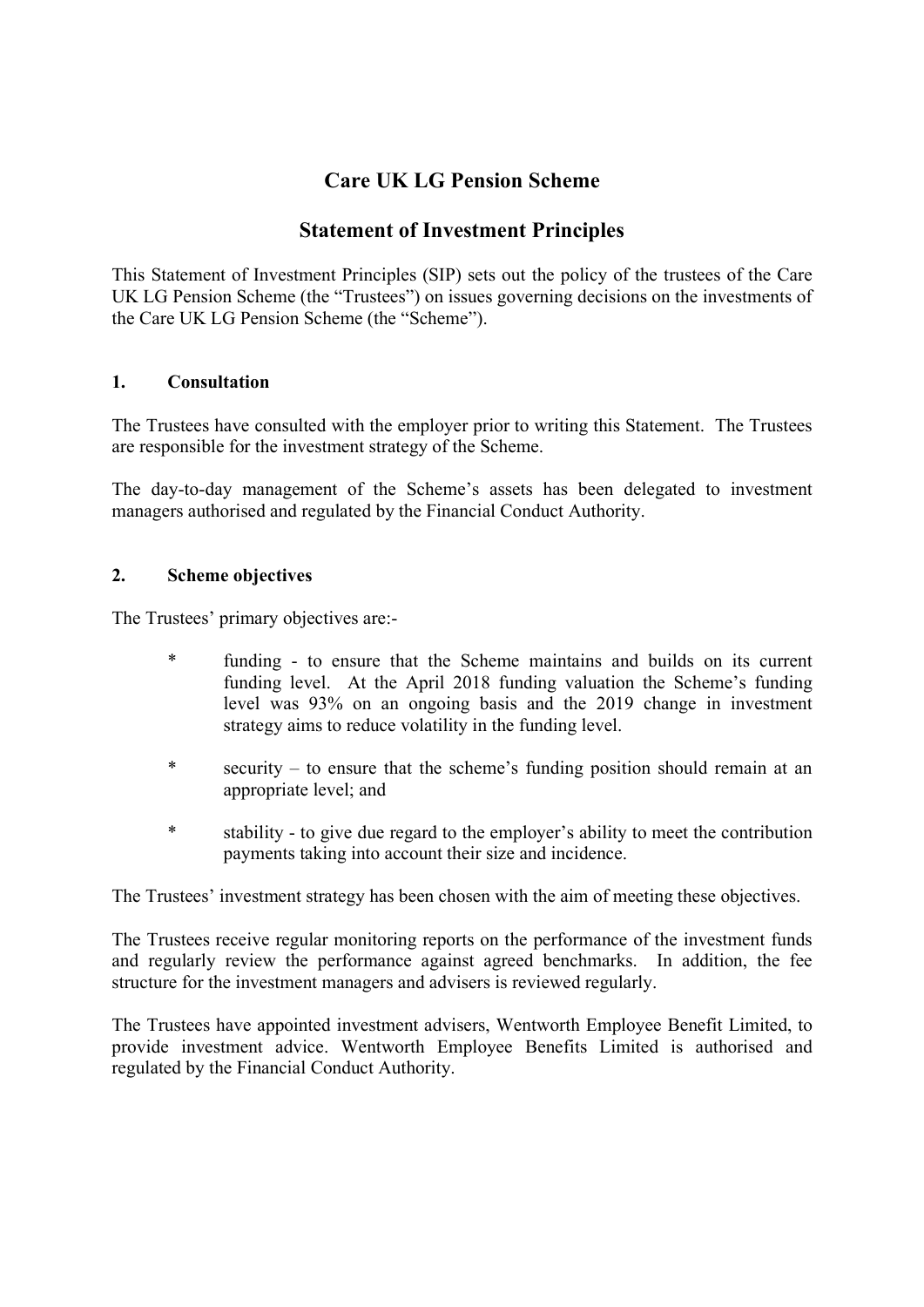## **3. Choosing investments**

The types of investments held and the balance between them is deemed appropriate given the liability profile of the Scheme, its cash-flow requirements, the funding level of the Scheme and the Trustees' objectives.

In order to avoid an undue concentration of risk a spread of assets is held. The diversification is both within and across the major asset classes. The issue of asset allocation has been delegated to the investment managers appointed by the Trustees.

Active members were able to obtain further benefits by paying additional voluntary contributions (AVCs) to the Scheme. The liabilities in respect of these AVCs are equal to the value of the investments bought by the contributions.

## **4. Risk**

The Trustees have identified a number of risks which have the potential to cause a deterioration in the Scheme's funding level and therefore contribute to funding risk. These are as follows:

- The risk of a significant difference in the sensitivity of asset and liability values to changes in financial and demographic factors, known as "mismatching" risk. The Trustees and their advisers considered this mismatching risk when setting the investment strategy and an allocation to liability-driven investment (LDI) has been included to reduce the potential mismatching risk..
- The risk of a shortfall of liquid assets relative to the Scheme's immediate liabilities; the Trustees will manage the Scheme's cash flows taking into account the timing of future payments in order to minimise the probability that this occurs.
- The failure by the fund managers to achieve the rate of investment return assumed by the Trustees. This manager risk is considered by the Trustees on an ongoing basis.
- The failure to spread investment risk.
- The possibility of failure of the Scheme's sponsoring employer. The Trustees considered this risk when setting investment strategy and consulted with the sponsoring employer as to the suitability of the proposed strategy.
- The risk of fraud, poor advice or acts of negligence. The Trustees have sought to minimise such operational risks by ensuring that all advisers and third party service providers are suitably qualified and experienced.

## **5. Realisation of investments**

The Trustees recognise that there is a risk in holding assets that cannot be easily realised should the need arise. All of the Scheme's investments are held in pooled funds which are realisable at short notice with the exception of holdings in property on which the fund manager can impose a temporary deferment on redemption.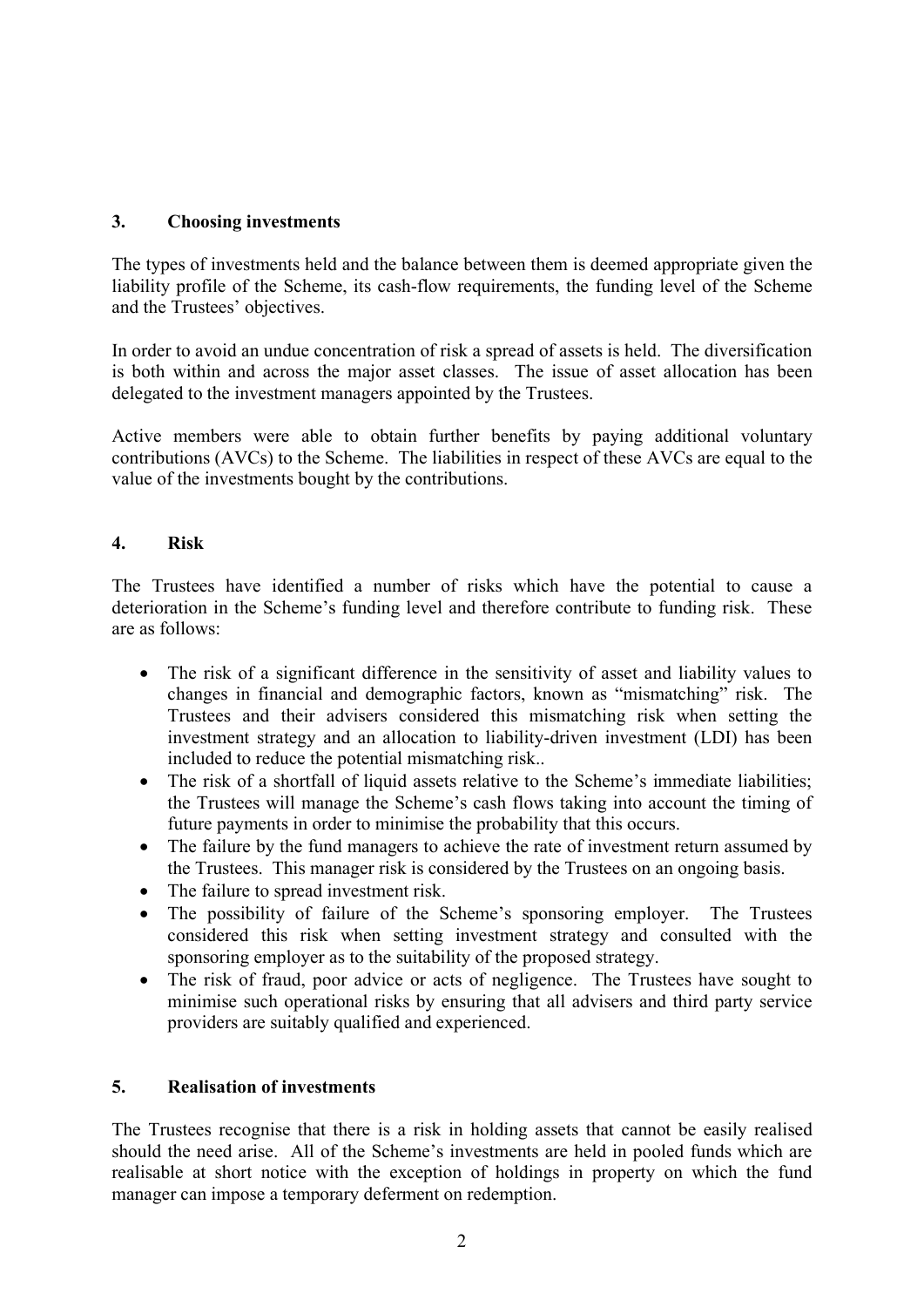## **6. Environmental, Social, and Governance ("ESG") considerations**

The Trustees consider investment risk to include ESG factors and climate change. These risks could negatively impact the Scheme's investments. The Trustees consider these risks by taking advice from their investment adviser.

## **7. Members' views and non-financial factors**

In setting and implementing the Scheme's investment strategy the Trustees do not explicitly take into account the views of individual Scheme members and beneficiaries in relation to ethical considerations, social and environmental impact, or present and future quality of life matters (defined as "non-financial factors"[\[1\]](#page-2-0)).

## **8. Stewardship Policy**

The Trustees recognise the importance of their role as a steward of capital and the need to ensure the highest standards of governance and promotion of corporate responsibility in the underlying companies and assets in which the Scheme invests, as ultimately this creates longterm financial value for the Scheme and its beneficiaries.

The Trustees receive annual reports on stewardship activity carried out by their investment managers, these reports include detailed voting and engagement information.

As part of the investment management of the Scheme's assets, the Trustees expect the investment managers to:

- Ensure that (where appropriate) the Trustees' voting rights in relation to the Scheme's assets are exercised; and
- Report to the Trustees on stewardship activity as required.

Where possible, the transparency for voting should include voting actions and rationale in particular where: votes were cast against management; votes against management generally were significant; or votes were abstained.

Where voting is concerned the Trustees would expect the investment managers to recall stock lending procedures, as necessary, in order to carry out voting actions.

An annual report will be made available to Scheme members.

<span id="page-2-0"></span><sup>[1]</sup> The Pension Protection Fund (Pensionable Service) and Occupational Pension Schemes (Investment and Disclosure) (Amendment and Modification) Regulations 2018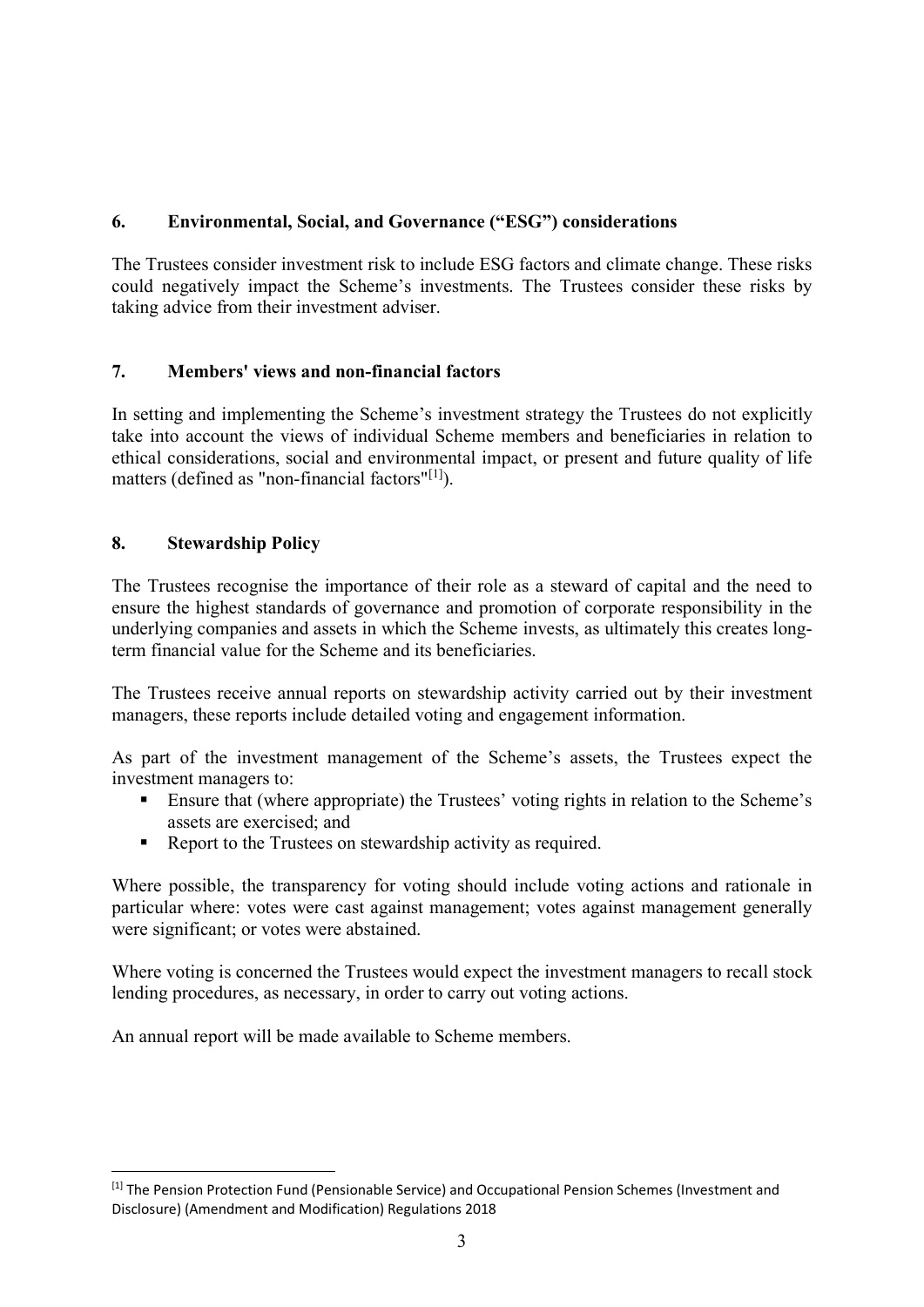#### **8.1 Arrangements with asset managers**

The Trustees recognise that the arrangements with their investment managers are important to ensure that interests are aligned. In particular, the Trustees seek to ensure that their investment managers are incentivised to operate in a manner that generates the best long-term results for the Scheme and its beneficiaries.

The investment managers provide quarterly reports on performance. The Trustees focus on longer-term performance when considering the ongoing suitability of the investment strategy in relation to the Scheme objectives.

The Trustees also receive annual stewardship reports on the monitoring and engagement activities carried out by the investment managers.

There is typically no set duration for arrangements with the investment managers although the continued appointment will be reviewed periodically as part of a manager research and portfolio management process.

## **8.2 Cost monitoring**

The Trustees are aware of the importance of monitoring the total costs and the impact these costs can have on the overall value of the Scheme's assets. The Trustees recognise that in addition to annual management charges there are other costs incurred by asset managers that can increase the overall cost incurred by their investments.

The Trustees will receive annual cost transparency reports from the fund managers. These reports will present information in line with prevailing regulatory requirements:

- $\blacksquare$  the charges incurred through the use of pooled funds (custody, admin, audit fees etc);
- the impact of costs on the investment return achieved by the Scheme.

The Trustees acknowledge that portfolio turnover-costs are a necessary cost to generate investment returns and that the level of these costs varies across asset classes and manager.

#### **8.3 Evaluation of performance and remuneration**

The Trustees will undertake periodic reviews of the performance of the investment managers, their charges and their costs.

In setting the Scheme's investment strategy, the Trustee's primary concern is to act in the best financial interests of the Scheme and its beneficiaries, seeking the best return that is consistent with a prudent and appropriate level of risk.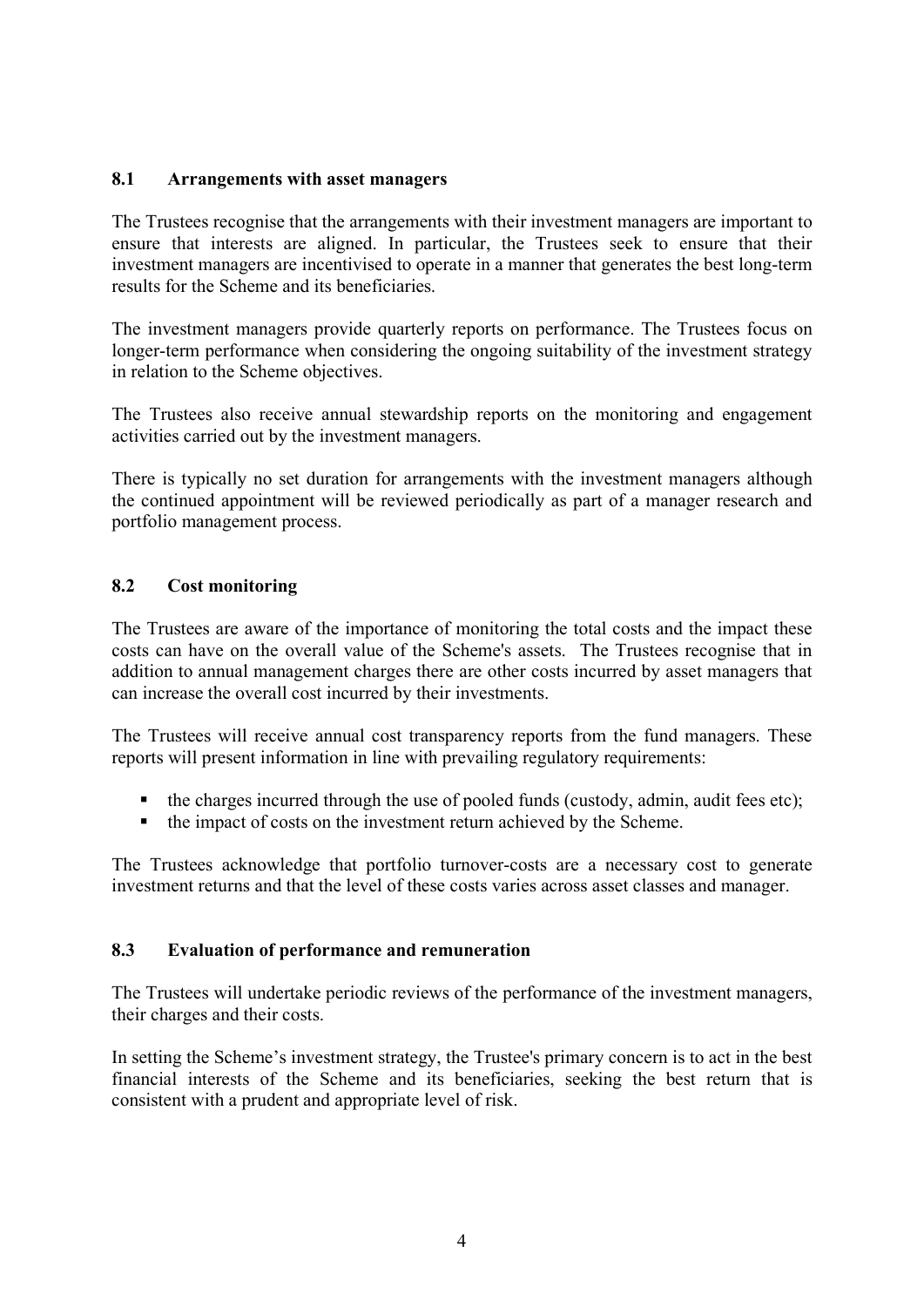#### **9. Timing of periodic reviews**

The Trustees will review this statement triennially and additionally whenever there is a significant change in the Scheme's circumstances.

Keith Lewis............................ 28 September 2020........................ Name (Print) Date

For and on behalf of Trustees of the Care UK LG Pension Scheme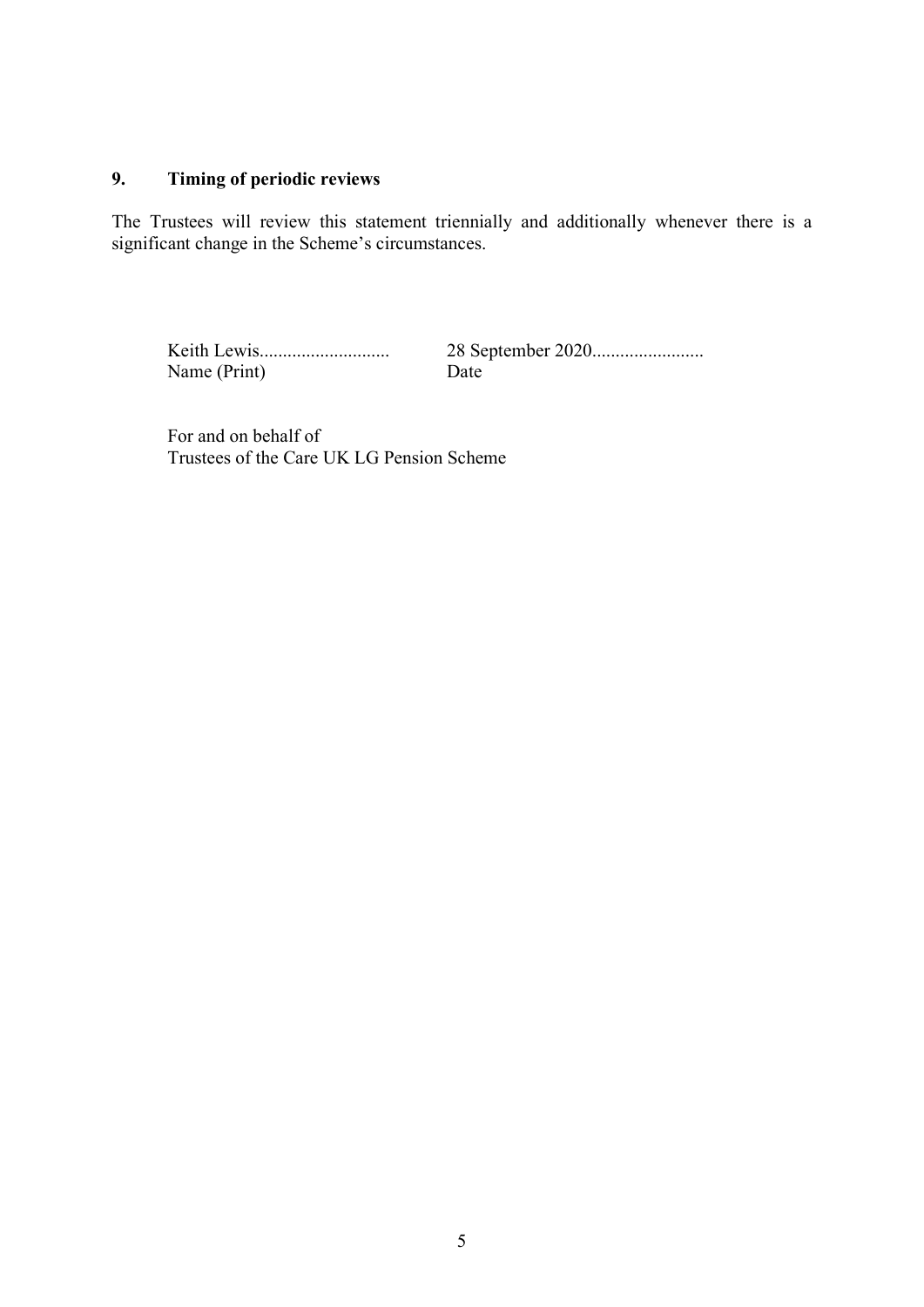## **Schedule**

## **Investment strategy for the Care UK LG Pension Scheme**

### **Trustees' investment objectives**

The Trustees' investment strategy has been established in order to maximise the likelihood of achieving the primary objectives set out in this Statement.

The last scheme funding valuation was undertaken as at 1 April 2018. This showed that on an ongoing basis the Scheme was 93% funded. On a buy-out basis the scheme was 56% funded. A recovery plan has been established to make good the deficit by 31 August 2026. In addition to the deficit recovery plan contributions the employer and Trustees agreed in March 2018 that the employer would pay additional contributions of £505,200 per annum until 2021/22 and £279,000 in 2022/23. These additional contributions will cease if the scheme becomes fully funded on a technical provisions basis.

The Trustees, after consultation with the employer, agreed to introduce liabilitydriven investment (LDI) from Q4 2019. The LDI hedges 70% of the scheme's interest rate risk and inflation rate risk.

The investment allocation is kept under review by the Trustees.

## **Professional advisers who assist the Trustees**

#### **Investment advisers**

The Trustees have appointed Wentworth Employee Benefits Limited to provide investment advice to the Trustees. Wentworth are authorised and regulated by the Financial Conduct Authority.

#### **Investment managers**

The Trustees have appointed Insight, Hermes and LGIM to be responsible for the dayto-day investment of the Scheme's assets:-

**Insight** manage the LDI fund which is gilts-based and also the absolute-return bond fund. Following advice from Insight a fixed allocation was made to the LDI fund with the balance to the absolute-return bond fund. The absolutereturn bond fund also acts as the collateral fund should there be a cash call from Insight to reduce the gearing on the LDI fund.